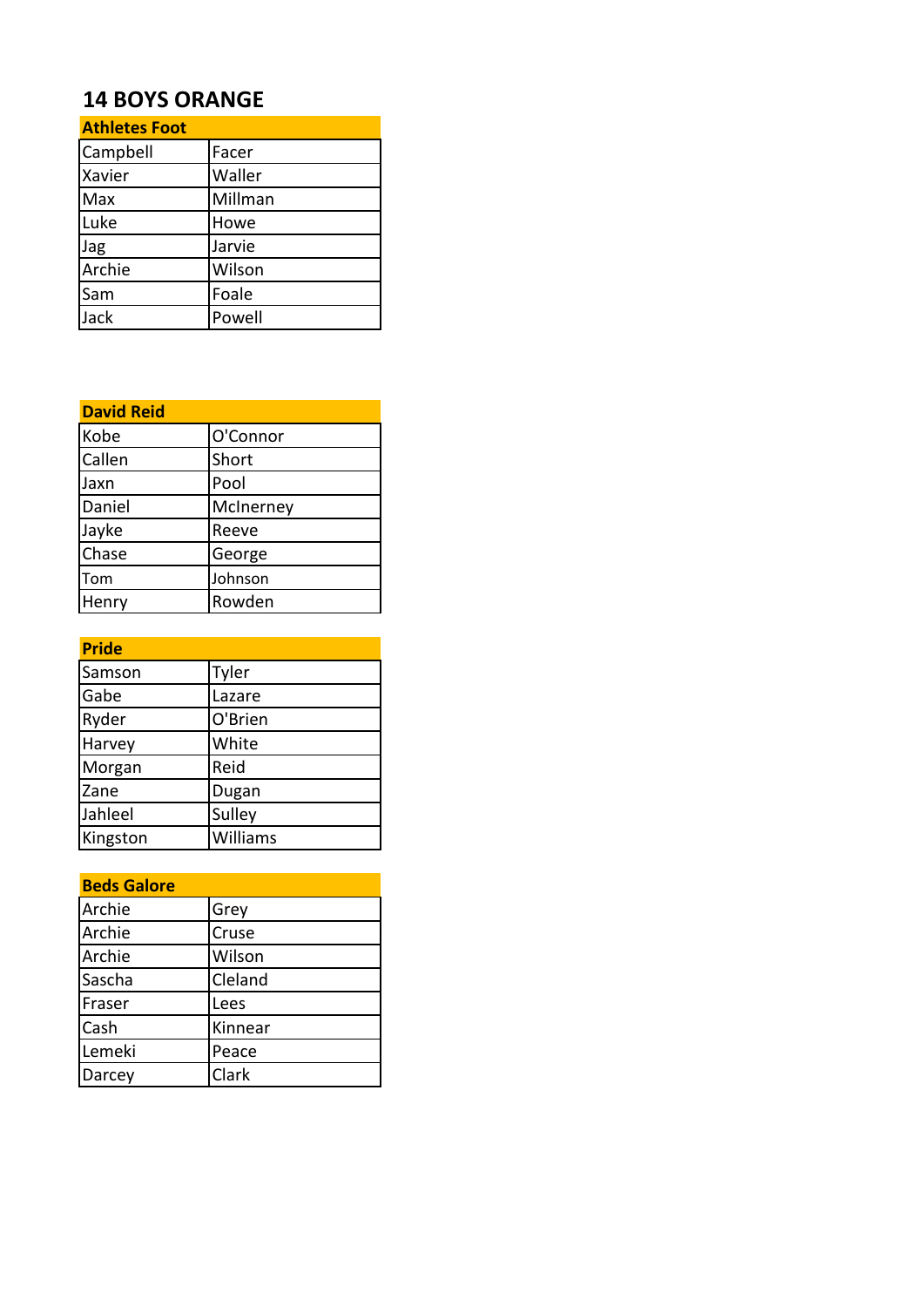| <b>Adams &amp; Sparkes</b> |                           |
|----------------------------|---------------------------|
| <b>Bryce</b>               | Newland-Nell              |
| Levi                       | Wood                      |
| Christian                  | King                      |
| Tyler                      | <b>Blandin De Chalain</b> |
| Jaxon                      | Roby                      |
| Levi                       | <b>Bissett</b>            |
| <b>Tobias</b>              | Abood                     |
| Sam                        | Foster                    |

| <b>Allez Sports</b> |                |
|---------------------|----------------|
| William             | Dickson        |
| Taj                 | Mattiazzi      |
| <b>Ellis</b>        | <b>Shears</b>  |
| Zak                 | Hammond        |
| Thomas              | <b>Miles</b>   |
| Aidan               | Farrell        |
| Kyah                | Morgan         |
| Riyan               | <b>Bibarss</b> |

| <b>Livingstone</b> |            |
|--------------------|------------|
| Cem                | Polat      |
| Jaspar             | Irvine     |
| Tyler              | Darcy      |
| Flynn              | Saunderson |
| Bertie             | Waylett    |
| River              | Webb       |
| Jalen              | Chalmers   |
| Lucas              | Chambers   |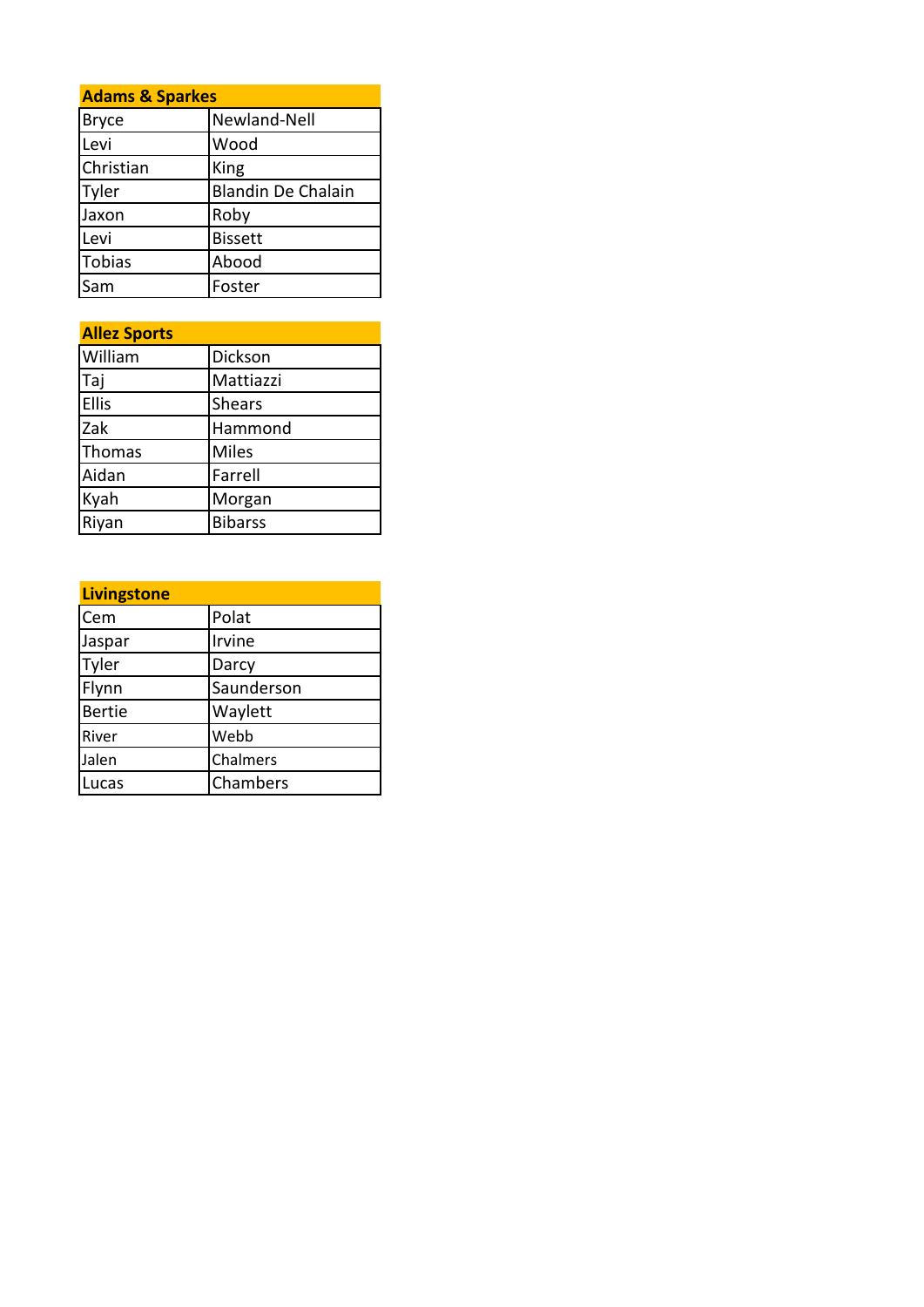## **14 BOYS PURPLE**

| <b>Kitchens by Bowen</b> |                |
|--------------------------|----------------|
| Gabriel                  | Gutierrez      |
| Kade                     | <b>Bridson</b> |
| Connor                   | Riches         |
| Charles                  | Berghofer      |
| <b>Dallas</b>            | Pilcher        |
| Levi                     | Thomson        |
| Cayden                   | Donnelly       |
| Emanuel                  | Espinosa       |

| <b>CT Park</b> |            |
|----------------|------------|
| Oscar          | Ramsay     |
| Declan         | Johnson    |
| Howard         | Waters     |
| Austin         | Morris     |
| Ben            | Price      |
| Jesse          | Hutchinson |
| Owen           | Morgan     |
| Vann           | Hunt       |

| <b>F</b> and M Plumbers |               |
|-------------------------|---------------|
| Jirah                   | <b>Noke</b>   |
| Jack                    | Sobey         |
| Nicholas                | Schuil        |
| <b>Marcus</b>           | McFarlane     |
| Xavier                  | <b>Barber</b> |
| Cameron                 | Voutt         |
| Aston                   | <b>Bond</b>   |
| Vinnie                  | Cornford      |

| Greentech      |             |
|----------------|-------------|
| Oscar          | Hinze       |
| Jet            | Hanson      |
| Llyam          | O'Callaghan |
| Aston          | Perron      |
| Callum         | Hanley      |
| Christian      | Fernando    |
| Matan          | Rozen       |
| <b>Brandon</b> | Fu          |

| <b>Cruisin Foodies</b> |         |
|------------------------|---------|
| Jacob                  | Chapman |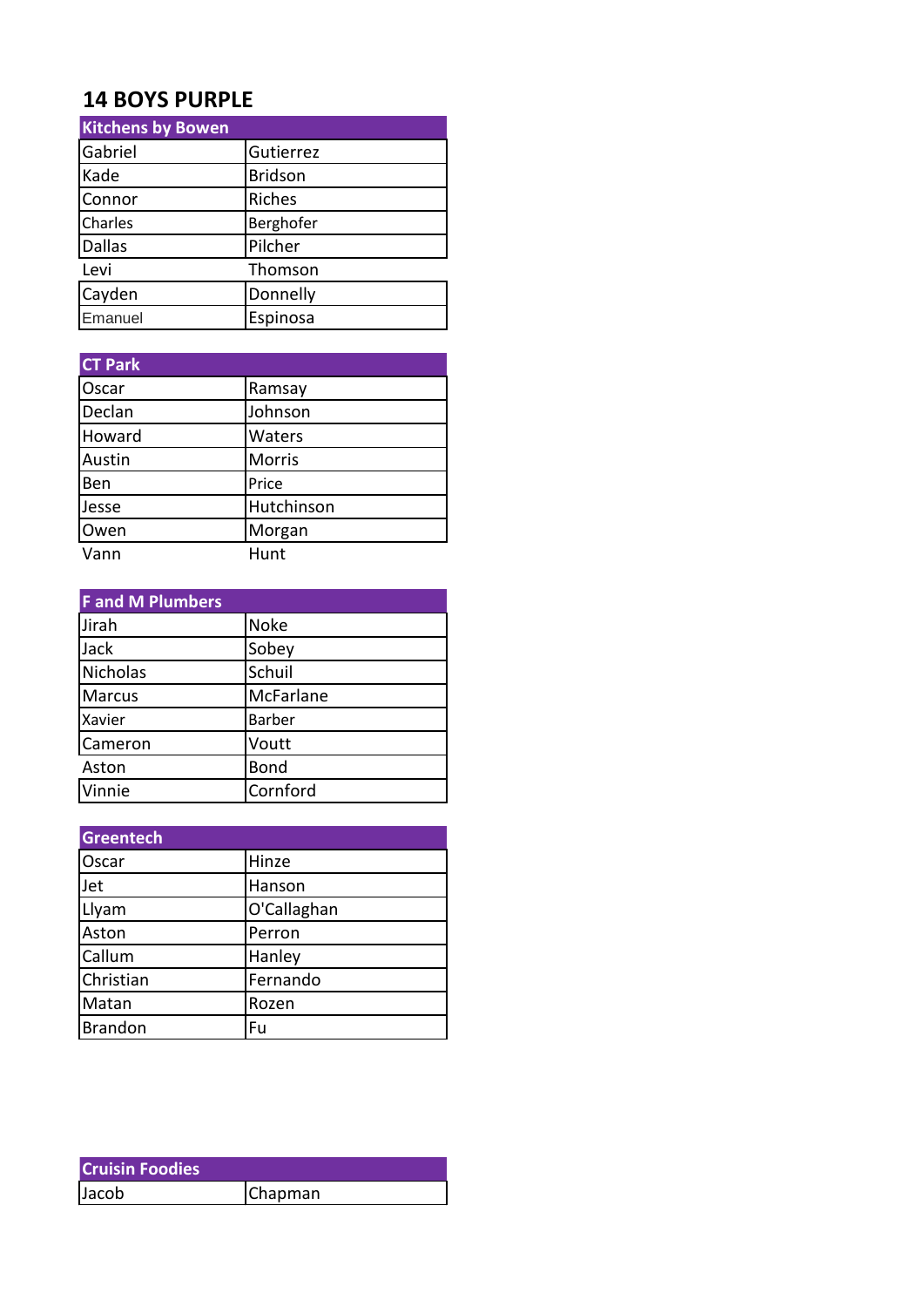| Oliver | Crosby        |
|--------|---------------|
| Jett   | Jensen        |
| James  | <b>Bruere</b> |
| Ruben  | Dupre         |
| Cooper | Molineux      |
| Lucas  | Fisher        |
| Max    | DeCourcy      |

| <b>Wholefoods</b> |         |
|-------------------|---------|
| Mace              | Janssen |
| Eamon             | Corkill |
| Jacob             | Pilling |
| Locky             | Howett  |
| <b>Rhys</b>       | Prosser |
| Jeremiah          | Cooper  |
| Kaleb             | Moore   |

| <b>Pride</b> |             |
|--------------|-------------|
| Artin        | Gorginzadeh |
| Sunny        | Tairakena   |
| Jack         | Croker      |
| Ryan         | Hobbs       |
| Hamish       | Carroll     |
| <b>Billy</b> | Hinze       |
| Caleb        | Hamilton    |
| Liam         | Clews       |

| <b>Livingstone</b> |               |
|--------------------|---------------|
| Teal               | Searle        |
| Axton              | <b>Bowers</b> |
| Spencer            | Kernegahn     |
| Liam               | Hooper        |
| Fletcher           | Gibson        |
| Ned                | Harris        |
| Ben                | Jones         |
| Eli                | McIvor        |

| <b>St Andrews</b> |                |
|-------------------|----------------|
| Frankie           | Fraser         |
| William           | Carrier        |
| Felix             | McGrath        |
| Adam              | Vesely         |
| James             | White          |
| Oliver            | Weston         |
| Sam               | Guilford       |
| Darcy             | <b>Tarrant</b> |
| Orlando           | Manicaros      |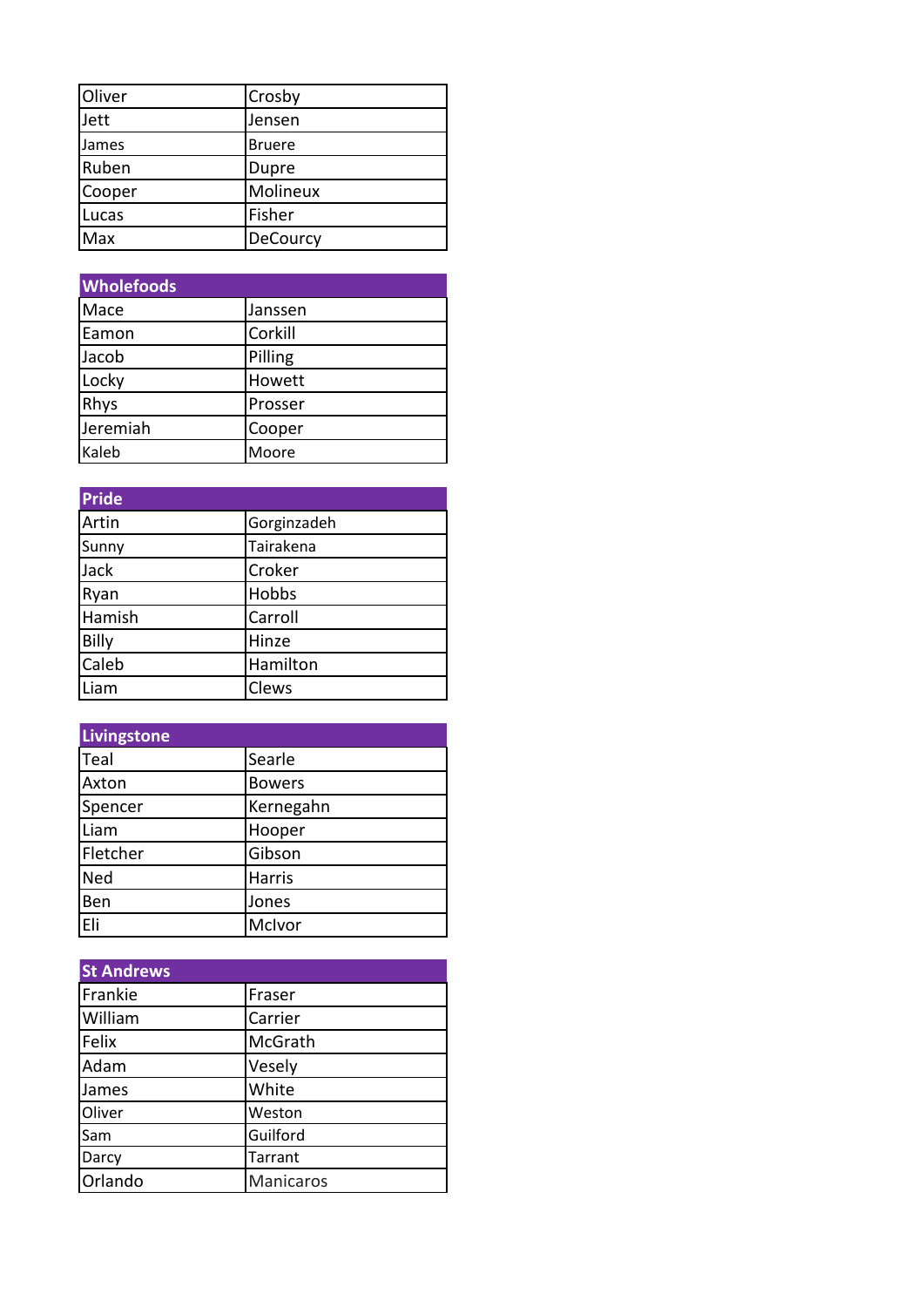## **14 BOYS BLACK**

| <b>Athletes Foot</b> |              |
|----------------------|--------------|
| Max                  | Moren        |
| Christopher          | <b>Burns</b> |
| Tom                  | Harrison     |
| Oscar                | Henshaw      |
| Nicholas             | Carter       |
| Campbell             | Webster      |
| Lachlan              | Facer        |
| Kai                  | Hickey       |

| <b>Beds Galore</b> |                |
|--------------------|----------------|
| Matthew            | Lattik         |
| Hayden             | Talbot         |
| Charlie            | Wandrey-Jones  |
| Will               | <b>Bowling</b> |
| Hendrix            | Pickard        |
| Max                | Tinnock        |
| Luca               | Leonti         |

| <b>David Reid</b> |                     |
|-------------------|---------------------|
| Jack              | Henshaw             |
| Aiden             | Craig               |
| Ryan              | Marshall            |
| <b>Blake</b>      | Shannon             |
| Will              | Fitzsimmons         |
| Aden              | <b>Temby-Nicols</b> |
| Stirling          | Kelleher            |
| Ari               | Greig               |

| <b>Spirit Red</b> |               |
|-------------------|---------------|
| Lachlan           | <b>Buckle</b> |
| Will              | Montgomerie   |
| Elijah            | Poulsen       |
| Seth              | <b>Brown</b>  |
| Ben               | Mutton        |
| Ethan             | Robinson      |
| Karen             | Hooshmandi    |
| Ryland            | ???           |

| <b>Westpac</b> |        |
|----------------|--------|
| Husdon         | Wall   |
| Lloyd          | Casper |